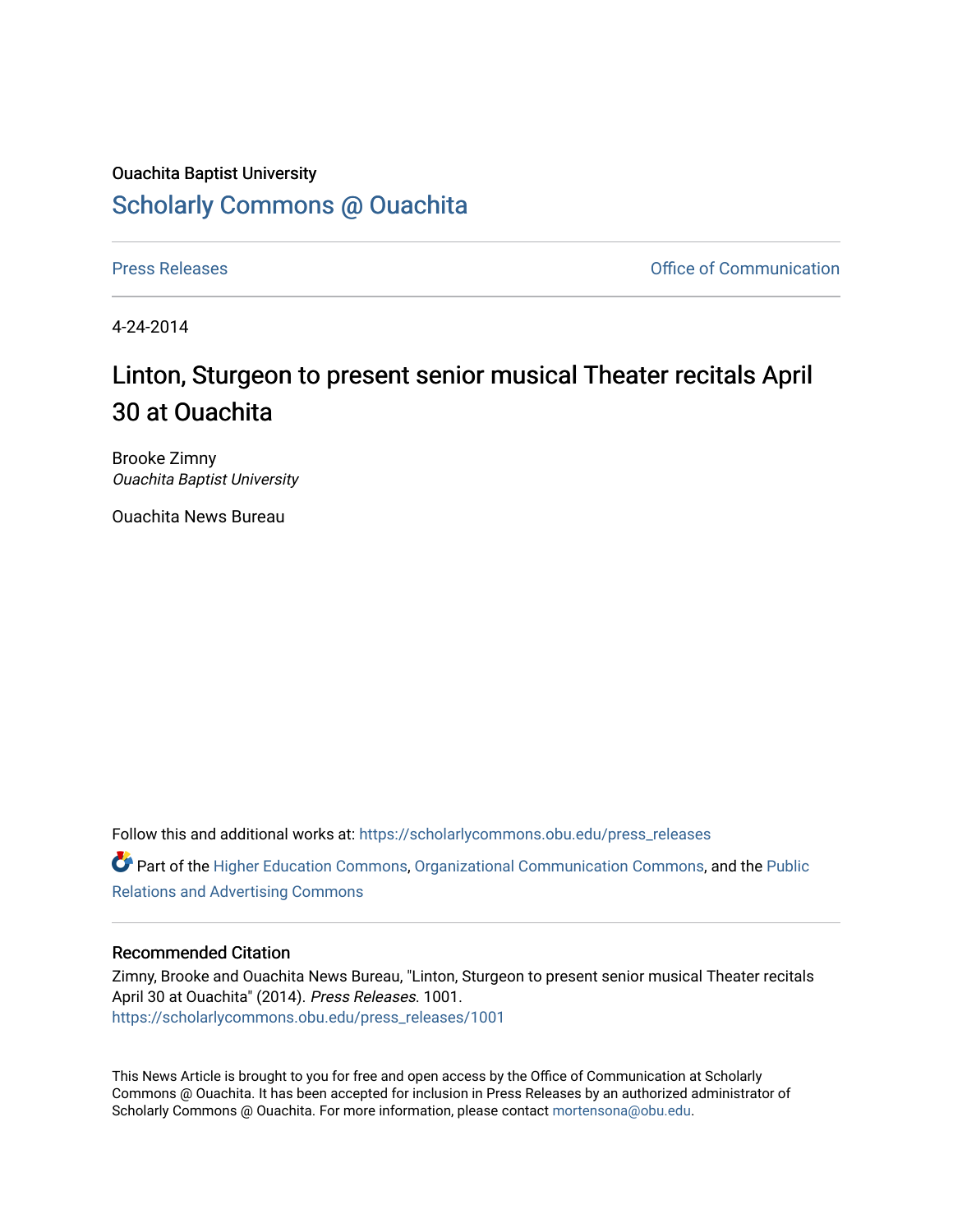

## **Linton, Sturgeon to present senior musical theatre recitals April 30 at Ouachita**

*By Brooke Zimny*

April 24, 2014

For more information, contact OBU's news bureau at [newsbureau@obu.edu](mailto:newsbureau@obu.edu) or (870) 245-5208.

ARKADELPHIA, Ark. -- Ouachita Baptist University's Division of Music will present Lauren Linton and Jacob Sturgeon in their senior musical theatre recitals April 30 at 8 p.m. in Mabee Fine Arts Center's McBeth Recital Hall. The event is free and open to the public.

"This is our final bow at Ouachita," Linton said. "I'm so grateful for the time I've had here, the people I've come to call my family, and the lessons I've learned, both in my studies and in life. We wanted to go out with a bang, have a great time doing what we love and showcase what we've learned from our wonderful professors, and I think that shows in our program."



Linton is the daughter of Doug and Penny Figures of Coldwater, Miss. She has been named to Ouachita's Dean's List and has served as co-social chair for Ouachita's chapter of Theta Alpha Phi national honor fraternity for theatre arts. She has made it to the finals of the Kennedy Center American College Theatre Festival Regional Irene Ryan Acting Auditions as an acting partner and is a sweetheart for Sigma Alpha Sigma men's social club.

"One of the things I'm most proud of in this recital is the wide variety of music and scene work that I will be performing," Sturgeon said. "I think that works as a perfect capstone for my final performance as a musical theatre major here at OBU."